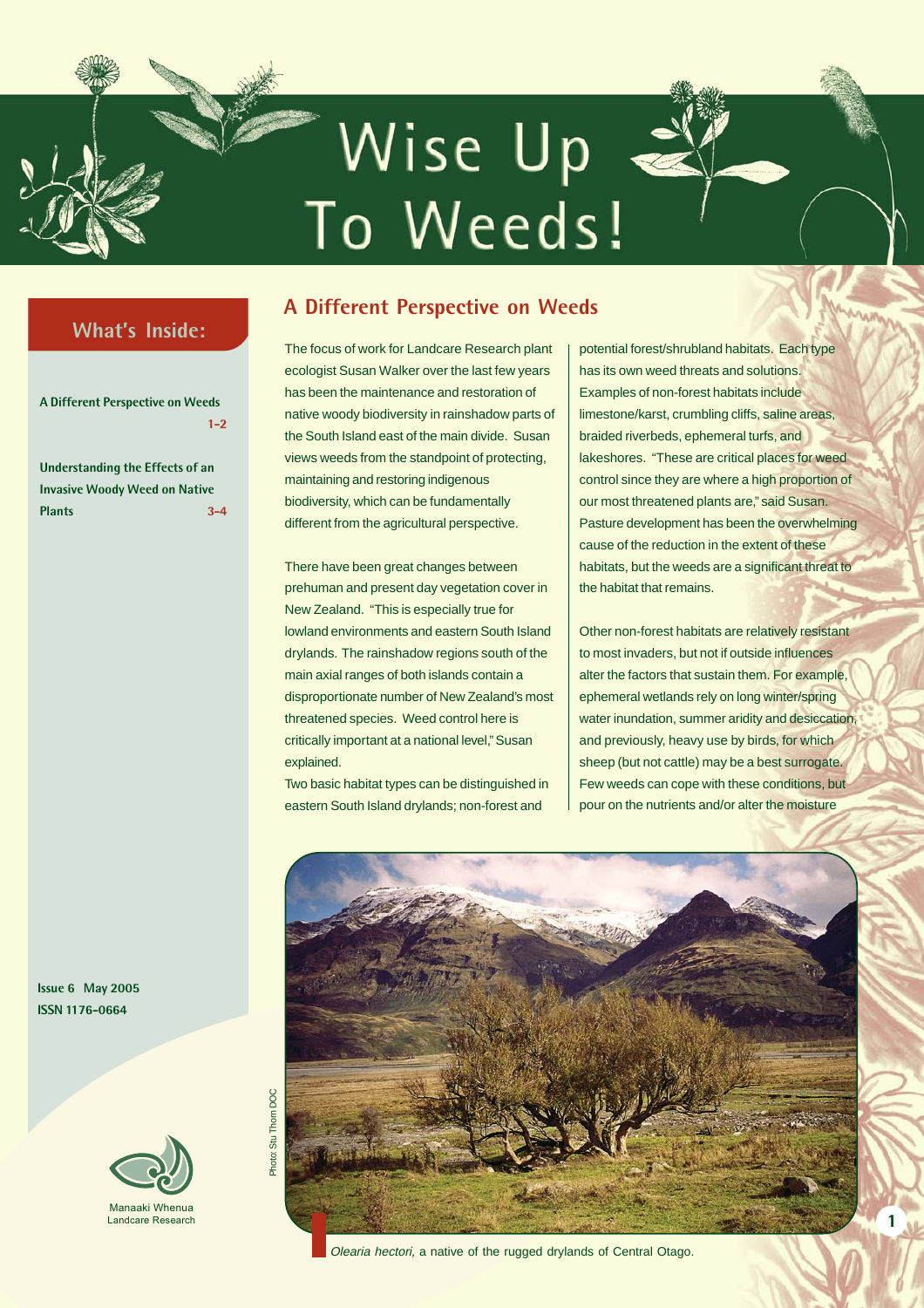cycles, remove the surrogate grazing disturbance, and weeds can take over.

Susan has two suggestions for weed control in these special, often small ecosystems: "A first goal should be to spread weed control to ensure species populations survive across their genetic range. This might mean tackling some seriously degraded habitats at the fringes rather than focussing only on the best, most intact examples. Second, species survival will depend on ecosystem processes being maintained. Ecosystemtransforming weeds should be focussed on."

The forest and shrubland habitats are the extensive lowland and montane tussock grasslands of eastern South Island that were created by fire and maintained by a combination of fire and mammalian grazing.

The main weed invaders here are perennial pasture grasses and forbs; tree and shrub invaders are relatively few. "Native dominance is decreasing in many places with continued pastoral use, and if we are to protect, maintain and restore these habitats we need to remove grazing and browsing animals, as well as make sure there is no burning."

Fear that the removal of grazing animals will cause an 'explosion' of weeds that will obliterate the remaining native plants is not always supported by evidence. For example, a long-term experiment on the Luggate Terraces in Central Otago involving nutrient replenishment and removal of grazing produced a boom in biomass, not only in exotic grasses, but also in native nitrogen-fixing shrubs, and the competitive exclusion of Hieracium. This is weed control achieved by in situ native plants. Removal of grazing in Flat Top Hill Reserve, in driest Cental Otago, has resulted in a boom of native shrubs. In this case thyme has apparently acted as a nurse by suppressing exotic grasses. In some wetter situations, the answer to exotic grass dominance may

be a gradual phasing out of grazing combined with establishment of unpalatable, grass-suppressing native woody nurse species.

To control weeds in these forest and shrubland habitats biodiversity managers need to think long term and should:

- Control tall, densely shading ecosystem- transforming weeds
	- Tackle sources, new and old - Broad-scale control of pines, sycamore and similar tall, longlived invaders



of NZ's most threatened species

- Nip new infestations in the bud Live with and use nurse weeds but contain them where appropriate

• Find ways of enhancing weed-beating native woody vegetation succession, reintroduce seed sources by sowing seeds and planting, try different interventions and experiment! Research to address ways of enhancing native woody vegetation will be one of the objectives in the Sustaining and Restoring Biodiversity programme for which Landcare Research recently secured FRST funding.

#### **For further information see:**

Walker, S.: Lee, W.G.: Rogers, G.M. 2003: The woody vegetation of Central Otago, New Zealand: its present and past distribution and future restoration needs. Science for Conservation 226. Published by the Department of Conservation.

Walker, S.; Lee, W. G.;Rogers, G.M. 2003: Post-pastoral succession in intermontane valleys and basins of eastern South Island, New Zealand. Science for Conservation 227. Published by the Department of Conservation.



Little native cover left, and little of what's left protected, in NZ's eastern lowland/ montane zones

**2**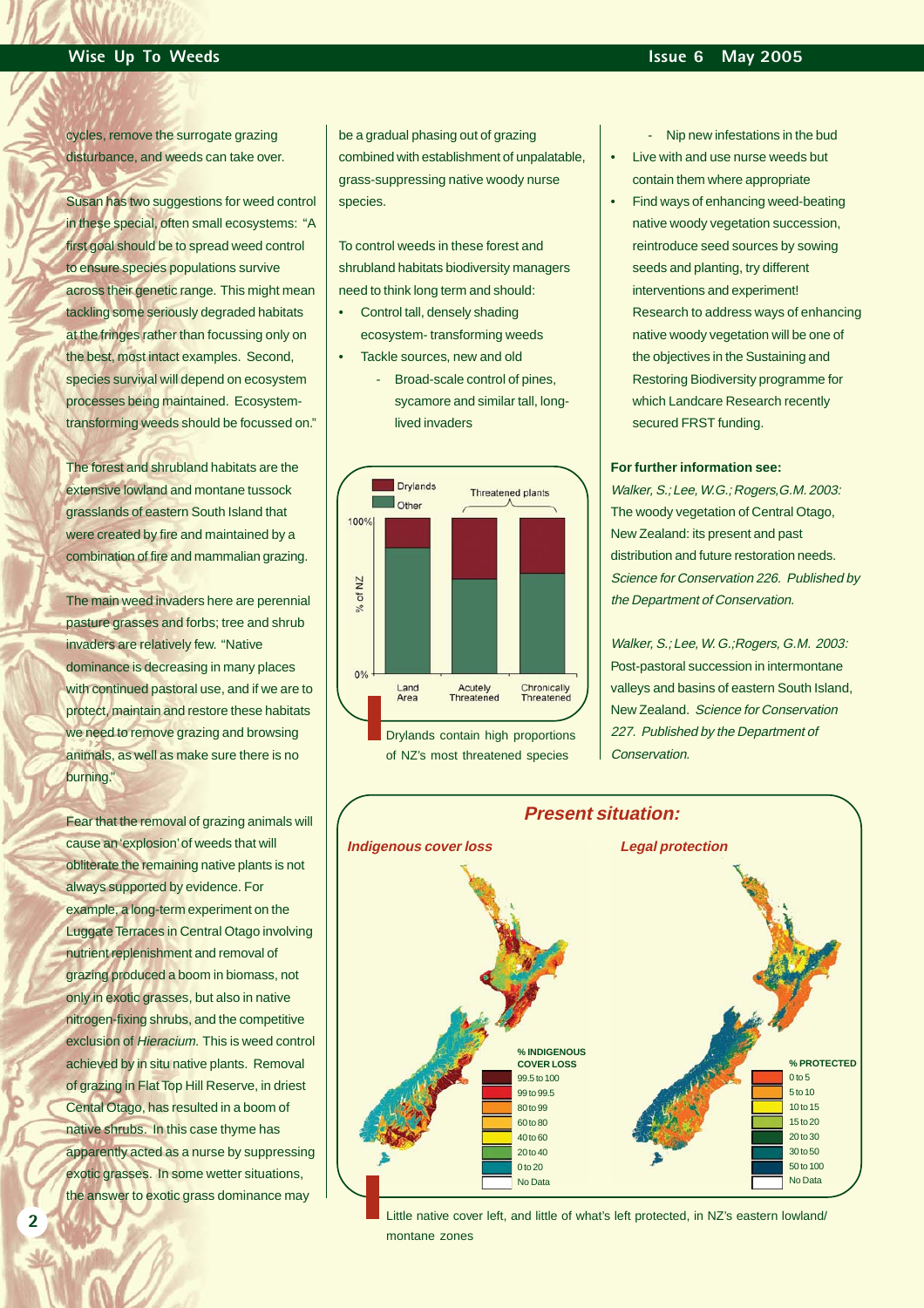### **Understanding the Effects of an Invasive Woody Weed on Native Plants**

Concerns about invasive species arise from the negative economic and biological effects they have on many ecosystems. The biological effects are most often documented for community structure, i.e. changes in species diversity or species composition. Despite the rapidly increasing literature on this topic, our knowledge of these impacts remains largely at the level of a collection of case studies. If we are to understand and manage invasions better, we need a general framework that can predict the kinds of impacts most likely to occur on community structure and ecosystem processes. If the invasion is to be controlled we also need to understand the degree to which effects are reversible and the time frame during which this is possible. To do this, a better understanding of the mechanisms that underlie community and ecosystem effects is necessary.

This is the challenge facing Duane Peltzer and colleagues from Landcare Research, Lincoln.

These researchers decided to investigate the effects of an invasive woody weed on the vegetation and soils of dry shrublands and forests in the eastern South Island. " More specifically, we are looking at the

impacts of wilding pines (particularly Pinus contorta) on resource availability and comparing establishment and performance of native plant species." Duane went on, "Pine invasions are an excellent model system for developing a general framework to understand and manage the impacts of invaders. First, pines are widespread woody weeds that are expected to invade more than 210, 000 ha in the South Island in the next 15 years, and they are also a problem in other parts of the world. Second, pines are invading many kinds of habitats in New Zealand, and in dry shrublands are perceived to threaten native plant species including rare or endangered native plant species. They could transform the landscape from remnant shrubland and grassland communities into exotic forest. Finally, pine invasions are amenable to field removal experiments, which is the approach we used in this project to quantify the development and reversibility of impacts."

Understanding pine impacts at a local scale will help determine what these large-scale threats are likely to be. For example, pines may act as a nurse crop by facilitating native plant species at low densities, but they may competitively suppress native plants at higher densities or in drier sites,



Pinus contorta growing amongst manuka (Leptospermum scoparium) in a dry shrubland area.

thus altering secondary succession differently along rainfall gradients.

The project will quantify the impacts of invasive woody plant species in the field, and is a first step towards understanding the larger scale, long-term implications of invasions, particularly by woody plants in herbaceous-dominated ecosystems that occur throughout New Zealand and elsewhere.

In the short term the results from this research will:

- **Establish whether the Department of** Conservation's strategy of wilding pine removal is also successful in minimising ecosystem consequences.
- Establish how DOC can manage already established wildings to restore invaded ecosystems to resemble indigenous ones.

#### How will the researchers do this?

The researchers will quantify the impacts of one of the most widespread and abundant invasive woody plants, Pinus contorta, on native abundance, species composition and resource availability by using pine removals in the field. "Removal experiments are a powerful tool for quantifying the effects of plants in ecosystems and species interactions in the field," Duane explained. "We use removal treatments to create a density gradient of wilding pines to determine their per-plant and per-unit biomass effects on variables of interest." Controls (i.e. unmanipulated plots) for this experimental design include patches under well-established stands of Pinus contorta (ca 32 yr old) and native mountain beech forest (Nothofagus solandri var. cliffortoides). These controls represent the baselines for invaded and uninvaded conditions for a conceptual model of invader species (Fig. 1).